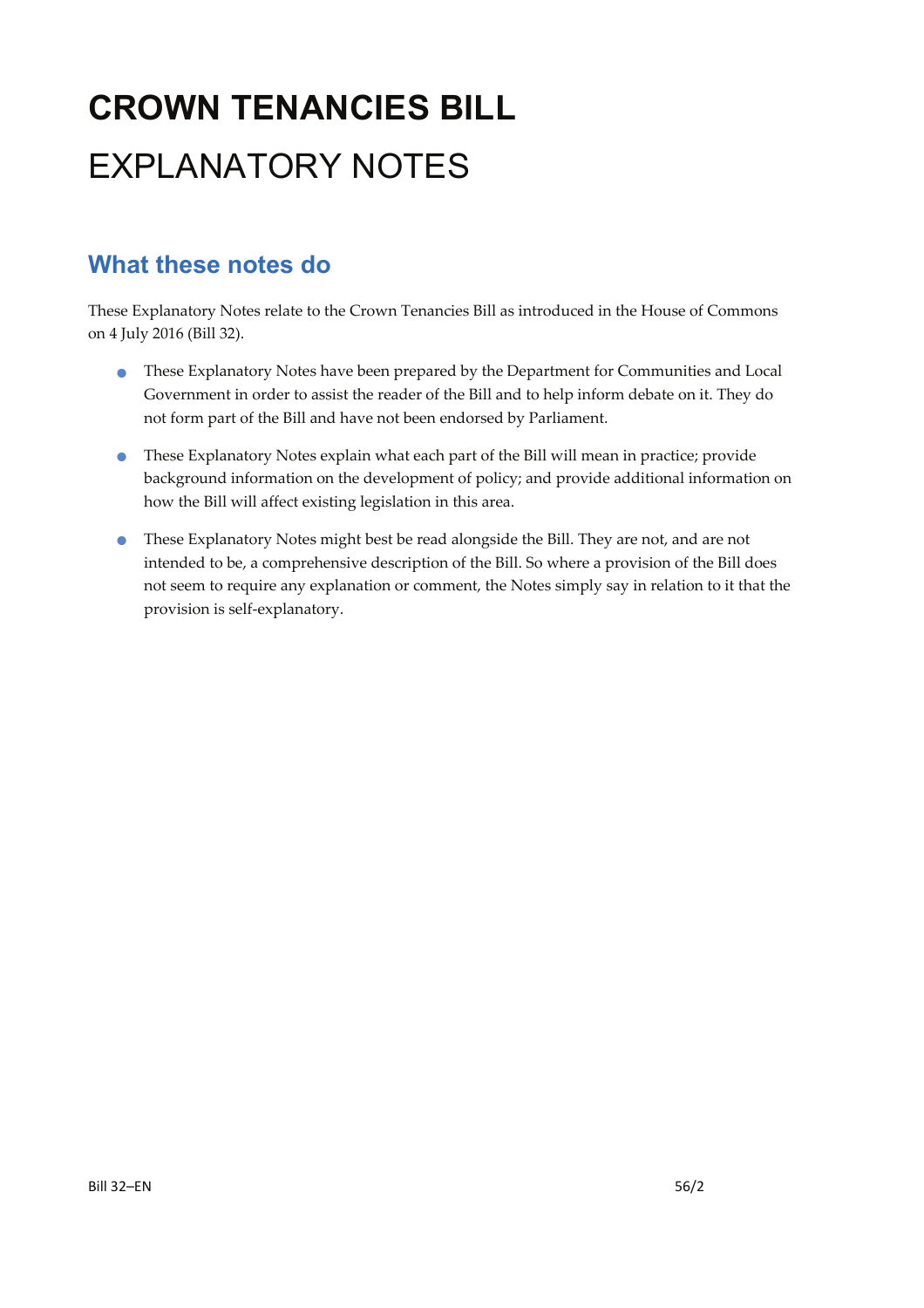# **Table of Contents**

| Subject                                                                   | Page of these Notes |
|---------------------------------------------------------------------------|---------------------|
| <b>Table of Contents</b>                                                  | 1                   |
| <b>Overview of the Bill</b>                                               | $\overline{2}$      |
| Policy background                                                         | $\overline{2}$      |
| Legal background                                                          | $\overline{2}$      |
| <b>Territorial extent and application</b>                                 | $\overline{2}$      |
| <b>Commentary on provisions of Bill</b>                                   | 3                   |
| Clause 1: Crown tenancies may be assured tenancies, subject to exceptions | 3                   |
| Clause 2: Assured tenancies: power to exempt certain Crown tenancies      | 3                   |
| Clause 3: Ground for possession in relation to certain Crown tenancies    | 3                   |
| Clause 4: Rent Procedures: exceptions for Her Majesty forces              | 3                   |
| Clause 5: Definition of Crown tenancies                                   | 3                   |
| Clause 6: Extent                                                          | 4                   |
| Clause 7: Commencement                                                    | 4                   |
| Clause 8: Short title                                                     | 4                   |
| Commencement                                                              | 5                   |
| <b>Financial implications of the Bill</b>                                 | 5                   |
| <b>Compatibility with the European Convention on Human Rights</b>         | 5                   |
| <b>Related documents</b>                                                  | 5                   |
| Annex A - Territorial extent and application                              | 6                   |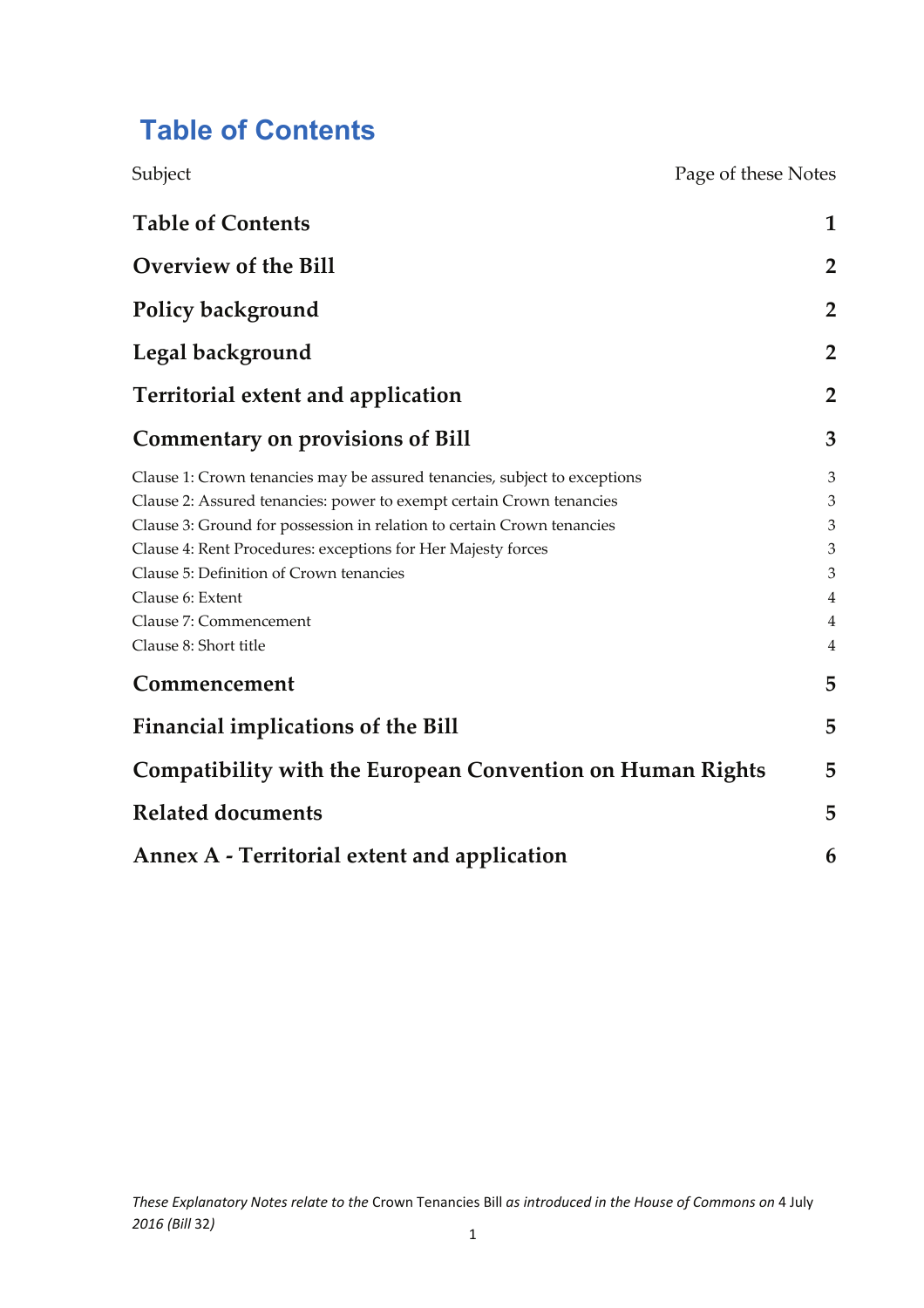### **Overview of the Bill**

1 The Crown Tenancies Bill contains measures to bring most Crown tenancies granted after the Bill comes into force within the assured tenancy regime. Crown tenants are generally tenants of the Secretary of State or government departments.

### **Policy background**

2 This is a Bill to bring most Crown tenants within the assured tenancy regime. Crown tenants are generally tenants of government departments. Crown tenancies granted by the Department for Transport in relation to properties compulsorily purchased for the purpose of constructing the High Speed Rail London–West Midlands Scheme will continue to be exempt from the assured tenancy regime. There is also an order making power (affirmative resolution procedure) to enable certain other Crown tenancies to be exempted from the assured tenancy regime.

### **Legal background**

- 3 The Housing Act 1988 ('the 1988 Act') governs the provision of tenancies by private landlords. The 1988 Act applies to the vast majority of tenancies granted in England and Wales, with the exception of tenancies granted by local authorities. Section 19A of the 1988 Act provides that the default tenancy is the assured shorthold tenancy. This is now the most common tenancy in the private rented sector.
- 4 Part 1 of Schedule 1 to the Housing Act 1988 lists tenancies which cannot be assured tenancies. Crown tenancies are currently excluded from the assured tenancy regime by virtue of paragraph 11 of Part 1 of Schedule 1 to the 1988 Act. This means that, in terms of security of tenure, the only statutory protection Crown tenants have is that provided by the Protection from Eviction Act 1977 Part 1 (3) which requires that the landlord must give the tenant at least 28 days notice to end the tenancy and must obtain a court order to gain possession.

# **Territorial extent and application**

5 The Bill extends and applies to England and Wales only.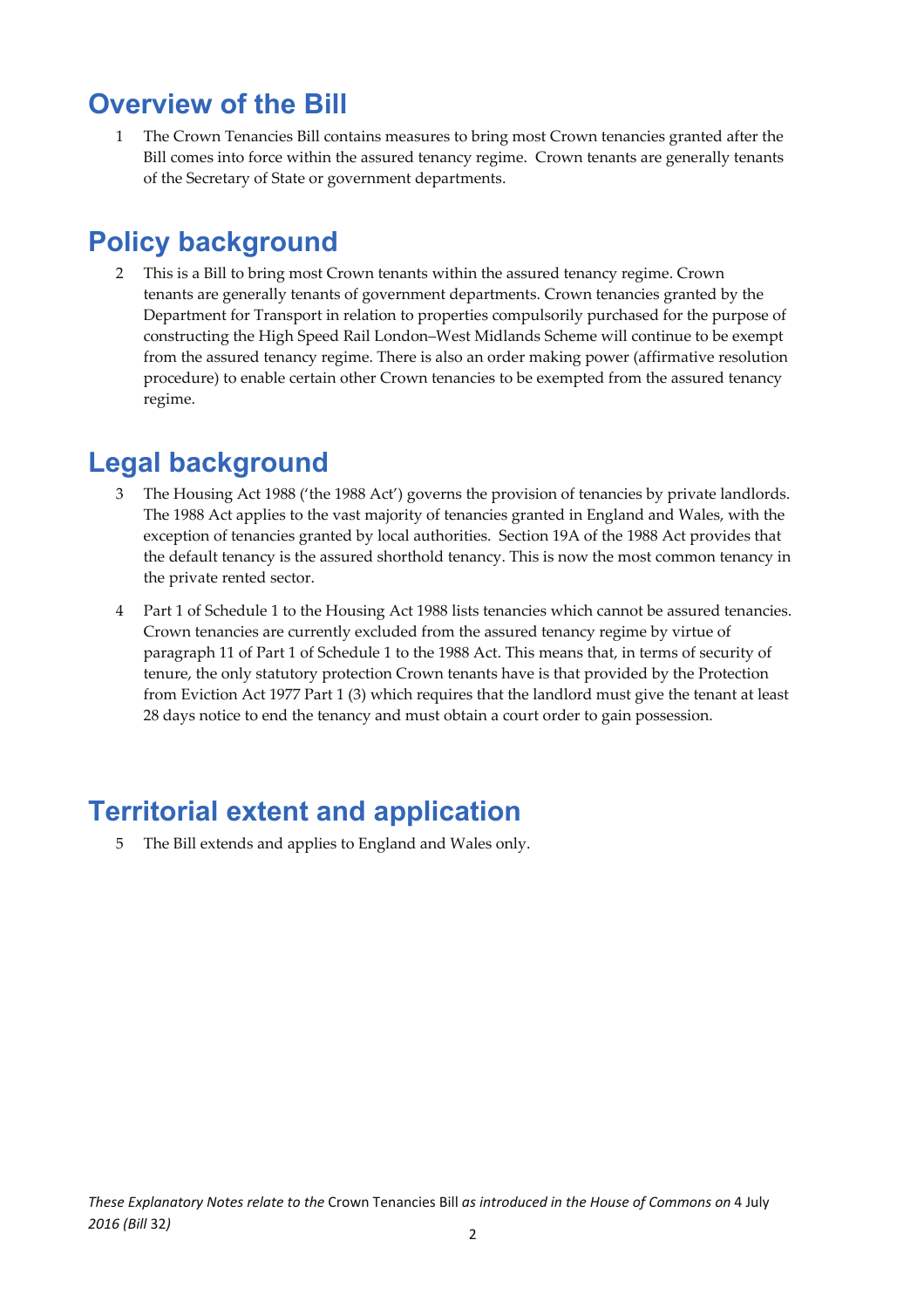## **Commentary on provisions of Bill**

#### **Clause 1: Crown tenancies may be assured tenancies, subject to exceptions**

6 This clause allows most Crown tenancies to be assured tenancies under the Housing Act 1988. It does this by removing the general exemption that prevents most Crown tenancies being assured tenancies. It also provides that Crown tenancies in relation to properties compulsorily purchased for the purpose of constructing the High Speed Rail London–West Midlands Scheme continue to be exempt from the assured tenancy regime.

#### **Clause 2: Assured tenancies: power to exempt certain Crown tenancies**

- 7 This clause allows the Secretary of State to make regulations to add or remove types of Crown tenancy to the list of tenancies that are not part of the assured tenancy regime.
- 8 The clause also provides that the Secretary of State must consult the Welsh Ministers before making the regulations

#### **Clause 3: Ground for possession in relation to certain Crown tenancies**

9 This clause introduces two new mandatory grounds for possession relating to Crown tenancies. The first is that the Secretary of State has certified that possession of the property is needed for an operational reason in connection with Her Majesty's Armed Forces. The second is that the Welsh Ministers have certified that possession of the property is needed in connection with the exercise by them of functions under the Welsh Development Agency Act 1975 or the Highways Act 1980.

#### **Clause 4: Rent Procedures: exceptions for Her Majesty forces**

- 10 This clause amends the relevant provisions of the Housing Act 1988 relating to rent procedures for assured tenancies to prevent their application to Crown tenancies if the Secretary of State has for the time being certified that the interest of the landlord is held for purposes connected with the armed forces.
- 11 Subsection 2 ensures that the provisions in the Housing Act 1988 which relate to rent increases do not apply to such tenancies. Instead, the Ministry of Defence will continue to set rents annually following consideration of recommendations from the Independent Armed Forces Pay Review Body
- 12 Subsection 3 prevents tenants of such tenancies from referring their rent increases for assessment to the relevant tribunal. Instead, such tenants who wish to raise issues with their rent will continue to do so through the existing Ministry of Defence complaints and appeals arrangements.

#### **Clause 5: Definition of Crown tenancies**

13 This clause inserts a definition of "Crown tenancy" into the Housing Act 1988.

*These Explanatory Notes relate to the* Crown Tenancies Bill *as introduced in the House of Commons on* 4 July *2016 (Bill* 32*)* 3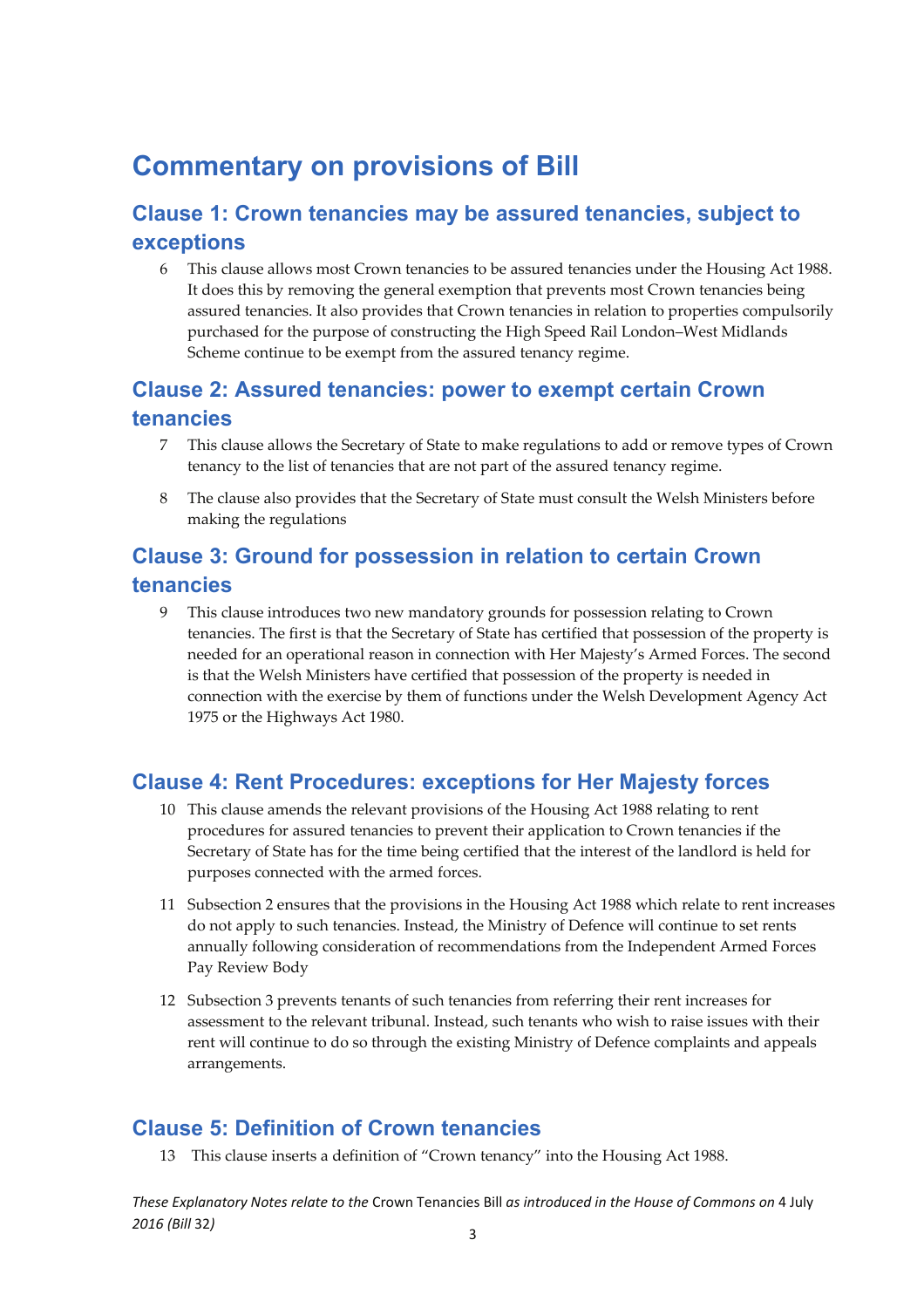#### **Clause 6: Extent**

14 This clause provides that the provisions of the Bill extend to England and Wales only.

#### **Clause 7: Commencement**

15 This clause provides for commencement of the provisions of the Bill. Clauses 6, 7 and 8 come into force on the day on which the Act is passed. The other provisions come into force on a day appointed by the Secretary of State.

#### **Clause 8: Short title**

16 This clause sets out the short title for the Bill on receiving Royal Assent as the Crown Tenancies Act 2017.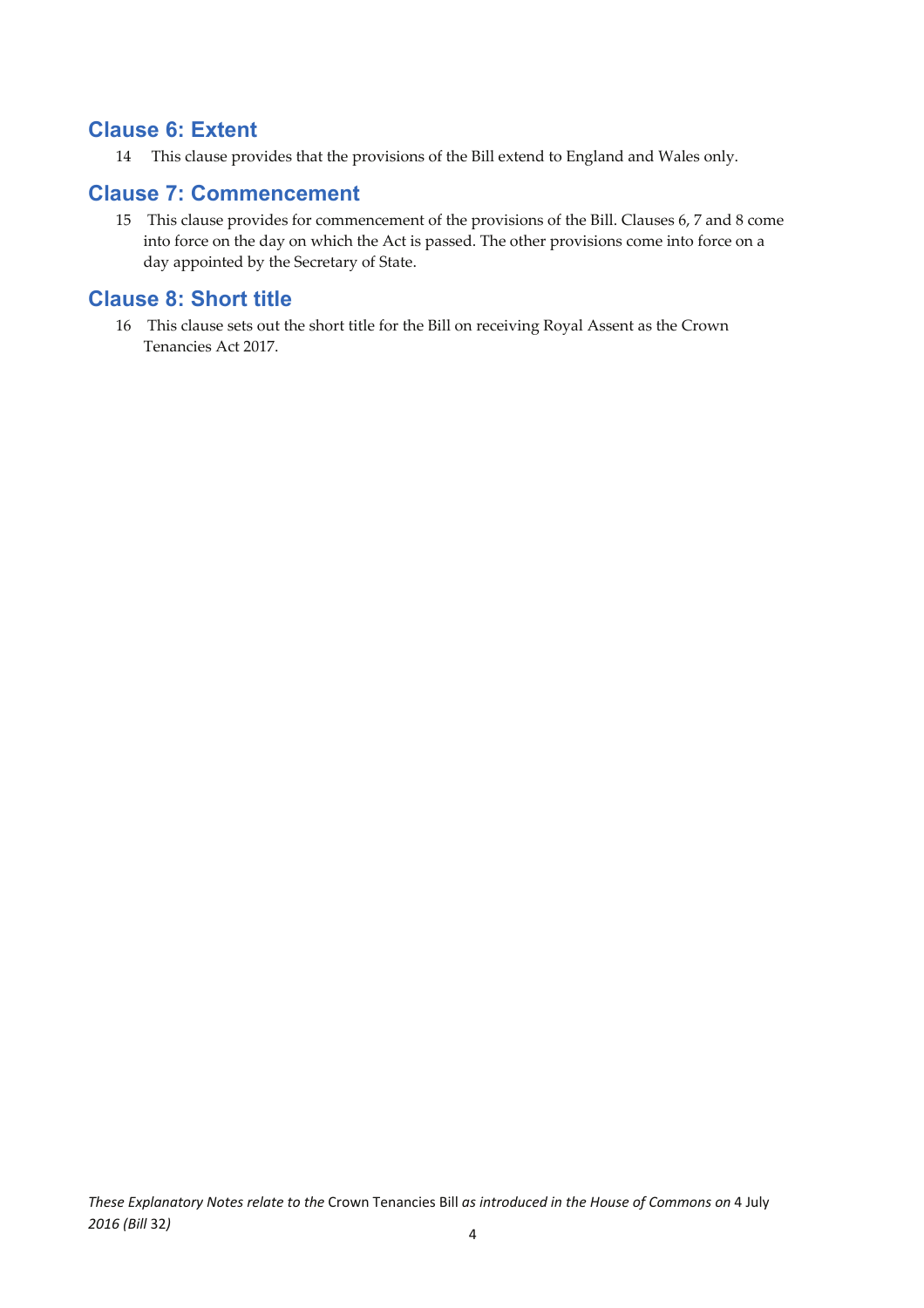## **Commencement**

17 Clauses 6, 7 and 8 come into force on the day on which the Act is passed. The other provisions come into force on a day appointed by the Secretary of State.

# **Financial implications of the Bill**

18 The Bill imposes no costs on any public sector organisation and is not expected to represent any significant change to public service manpower and there are no tax implications.

# **Compatibility with the European Convention on Human Rights**

19 This is a Private Members' Bill and the Minister is not required to give a statement of compatibility with the Human Rights Act 1998 ("HRA 1998"), in accordance with section  $19(1)(a)$  of that Act. Nevertheless, we have concluded that the Bill is compatible with the ECHR.

### **Related documents**

- 20 The following documents are relevant to the [Bill/Act] and can be read at the stated locations:
	- House of Commons Hansard Written Answers for <sup>18</sup> July <sup>2013</sup> http://www.publications.parliament.uk/pa/cm201314/cmhansrd/cm130718/text/1 30718w0005.htm#1307198001078
	- Giving Crown Tenants Greater Protection ‐ Consultation July <sup>2015</sup>
	- https://www.gov.uk/government/uploads/system/uploads/attachment\_data/file/ 447260/consultation\_crown\_tenants.pdf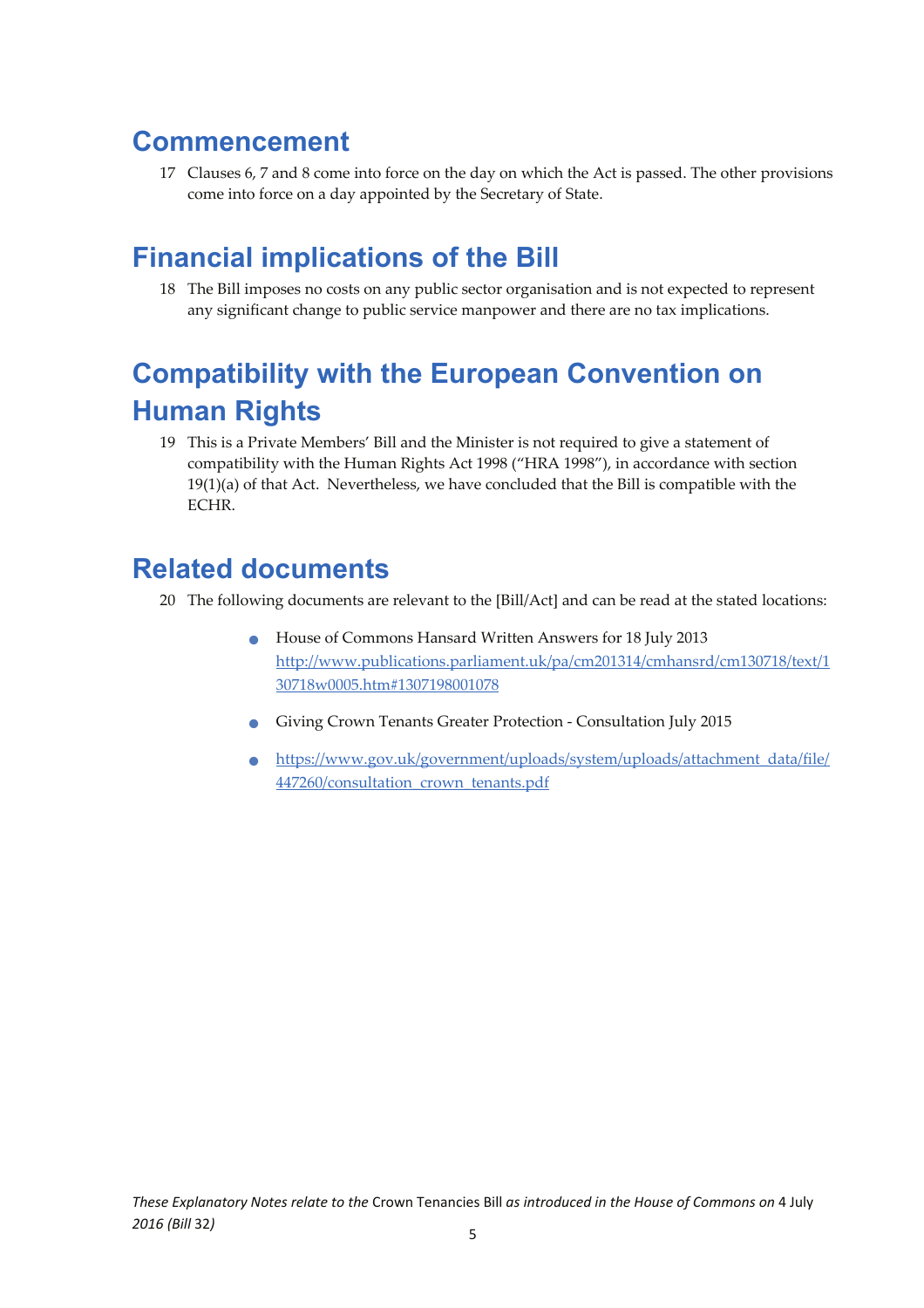# **Annex A - Territorial extent and application**

| × | ۰, |
|---|----|
|   |    |

| <b>Provision</b> | England                                                  | <b>Wales</b>                                           |                                                      | <b>Scotland</b>                |                                                      | <b>Northern Ireland</b>                          |                                                      |
|------------------|----------------------------------------------------------|--------------------------------------------------------|------------------------------------------------------|--------------------------------|------------------------------------------------------|--------------------------------------------------|------------------------------------------------------|
|                  | <b>Extends to E</b><br>& W and<br>applies to<br>England? | <b>Extends to</b><br>E & W and<br>applies to<br>Wales? | Legislative<br><b>Consent</b><br>Motion<br>required? | <b>Extends to</b><br>Scotland? | Legislative<br><b>Consent</b><br>Motion<br>required? | <b>Extends to</b><br><b>Northern</b><br>Ireland? | Legislative<br><b>Consent</b><br>Motion<br>required? |
| Clause 1         | Yes                                                      | Yes                                                    | Yes                                                  | <b>No</b>                      | <b>No</b>                                            | <b>No</b>                                        | <b>No</b>                                            |
| Clause 2         | Yes                                                      | Yes                                                    | Yes                                                  | <b>No</b>                      | <b>No</b>                                            | <b>No</b>                                        | No                                                   |
| Clause 3         | Yes                                                      | Yes                                                    | Yes                                                  | No                             | <b>No</b>                                            | <b>No</b>                                        | No                                                   |
| Clause 4         | Yes                                                      | Yes                                                    | Yes                                                  | No                             | <b>No</b>                                            | <b>No</b>                                        | No                                                   |
| Clause 5         | Yes                                                      | Yes                                                    | Yes                                                  | No                             | <b>No</b>                                            | <b>No</b>                                        | No                                                   |
| Clause 6         | Yes                                                      | Yes                                                    | Yes                                                  | No                             | <b>No</b>                                            | <b>No</b>                                        | No                                                   |
| Clause 7         | Yes                                                      | Yes                                                    | Yes                                                  | No                             | <b>No</b>                                            | <b>No</b>                                        | No                                                   |
| Clause 8         | Yes                                                      | Yes                                                    | Yes                                                  | No                             | <b>No</b>                                            | <b>No</b>                                        | <b>No</b>                                            |